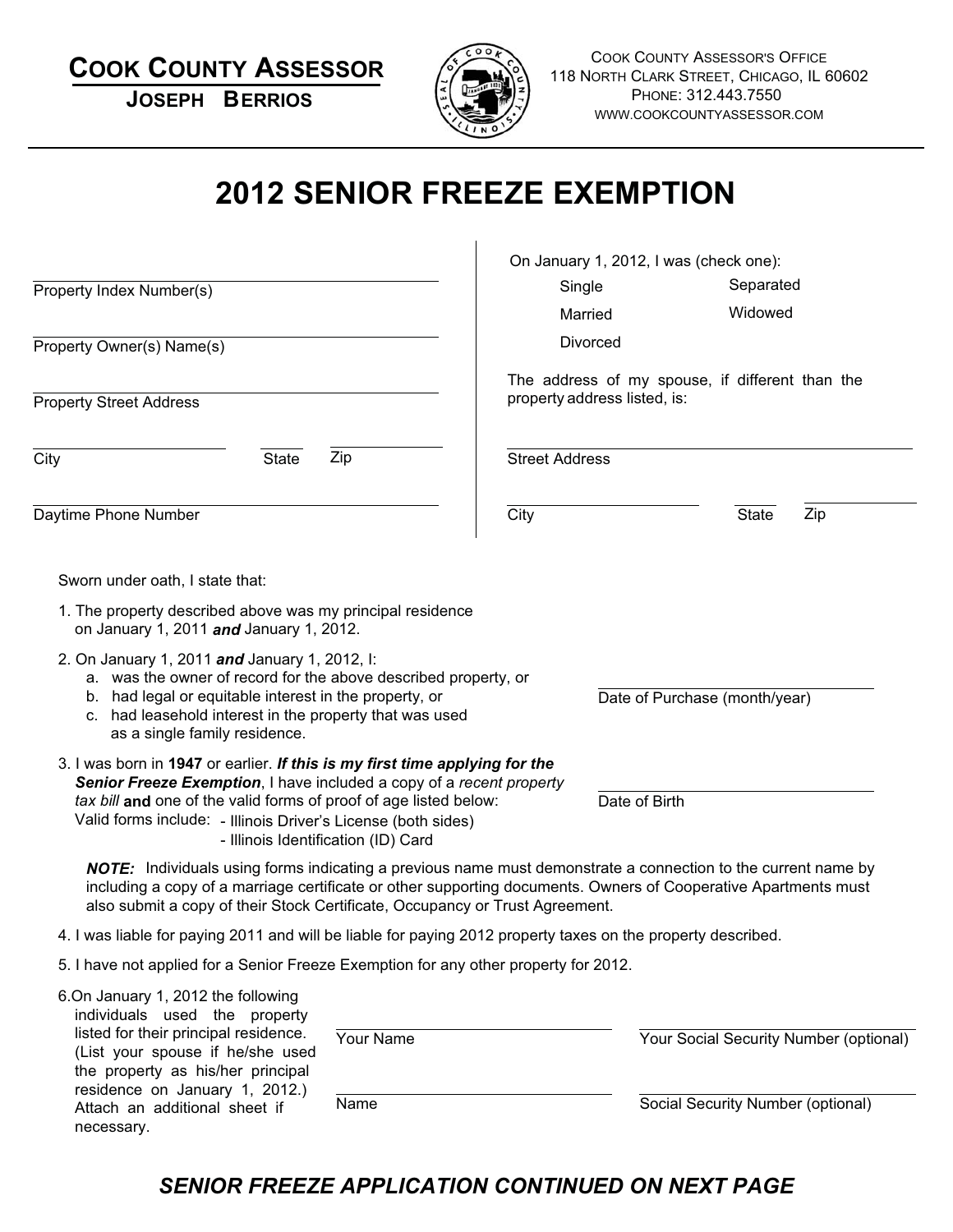**COOK COUNTY ASSESSOR**

**JOSEPH BERRIOS**



COOK COUNTY ASSESSOR'S OFFICE 118 NORTH CLARK STREET, CHICAGO, IL 60602 PHONE: 312.443.7550 WWW.COOKCOUNTYASSESSOR.COM

# **2012 SENIOR FREEZE EXEMPTION**

|    | 7. My total household income, including my income and the income of all persons listed on number 6 on the<br>previous page, for the income tax year 2011, was (use the instructions on the next page): |  |
|----|--------------------------------------------------------------------------------------------------------------------------------------------------------------------------------------------------------|--|
|    |                                                                                                                                                                                                        |  |
| B  |                                                                                                                                                                                                        |  |
| C  |                                                                                                                                                                                                        |  |
|    |                                                                                                                                                                                                        |  |
| E. |                                                                                                                                                                                                        |  |
| F  |                                                                                                                                                                                                        |  |
| G  |                                                                                                                                                                                                        |  |
| H. |                                                                                                                                                                                                        |  |
|    |                                                                                                                                                                                                        |  |
|    |                                                                                                                                                                                                        |  |
| K. |                                                                                                                                                                                                        |  |
|    |                                                                                                                                                                                                        |  |
|    | M Subtract Line L from Line K and write the result.                                                                                                                                                    |  |

# *If Line M is MORE THAN \$55,000, you do not qualify for the Senior Freeze Exemption!*

Under penalties of perjury, I state that, to the best of my knowledge, the information contained in this affidavit is true, correct, and complete.

Applicant's Name

Applicant's Signature

Please note: This exemption is subject to audit by the Cook County Assessor's Office.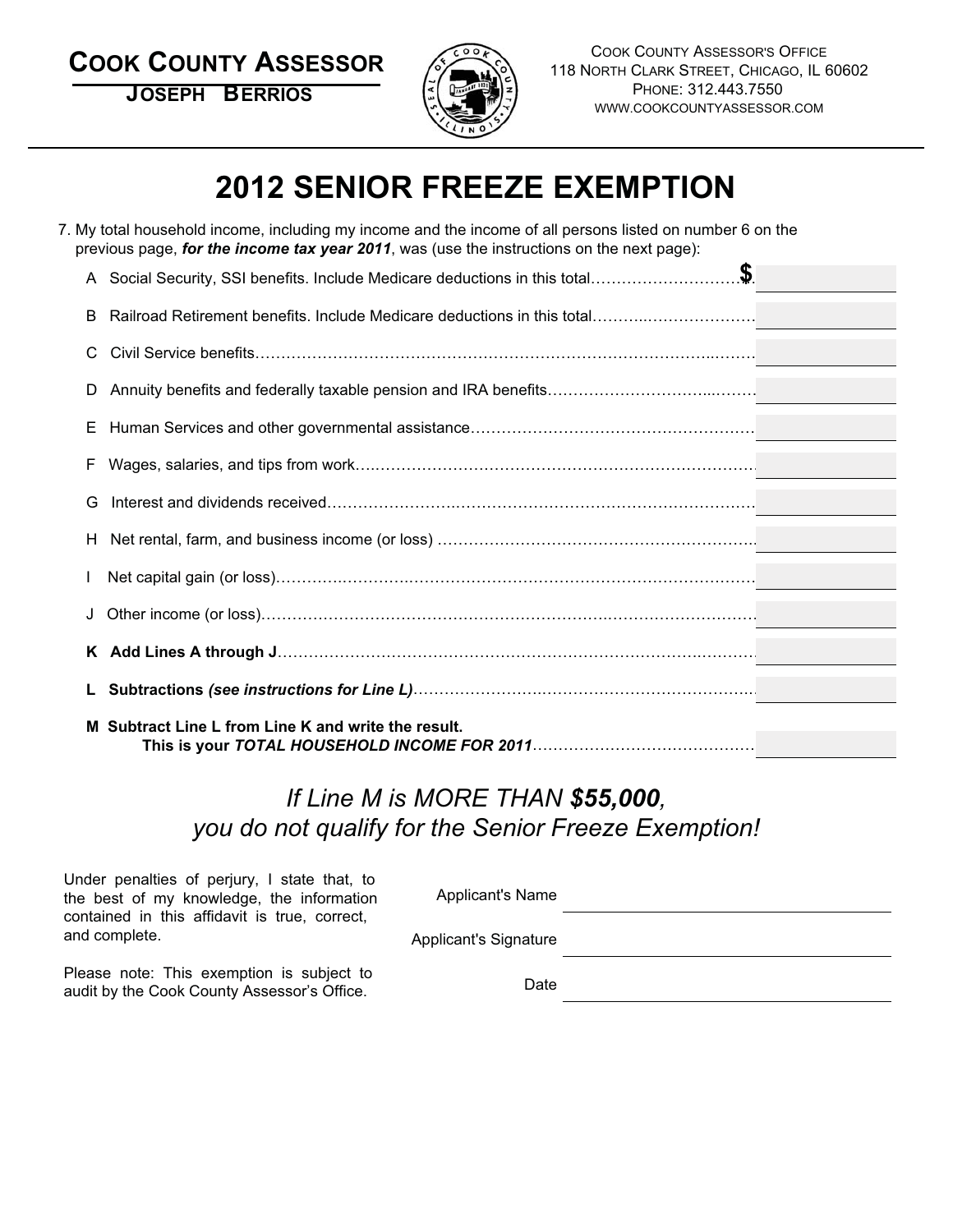Please note: the following instructions refer to the income portion of the Senior Freeze Exemption application.

The amounts written on each line **must** include your income and the income of all the individuals listed on Line 6 of the Senior Freeze Exemption application.

#### **Line A — Social Security and SSI benefits**

Write the total gross amount of any retirement, disability, or survivor's benefits (including Medicare deductions) the entire household received from the Social Security Administration. You must also include any Supplemental Security Income (SSI) the entire household received and any benefits to dependent children in the household. Do not include reimbursements under Medicare/Medicaid for medical expenses. The amount deducted for Medicare is already included in the amount in box 3 of Form SSA-1099.

#### **Line B — Railroad Retirement benefits**

Write the total amount of any retirement, disability, or survivor's benefits (including Medicare deductions) the entire household received under the Railroad Retirement Act.

#### **Line C — Civil Service benefits**

Write the total amount of any retirement, disability, or survivor's benefits the total household received under any Civil Service retirement plan.

#### **Line D — Other pensions and annuity benefits**

Write the total adjusted amount of income the entire household received from any annuity, endowment, life insurance contract, or similar contract or agreement. IRA's are not taxable when "rolled over," unless "rolled over" into a Roth IRA. Include only the federally taxable portion of pensions.

#### **Line E — Human Services and other governmental cash public assistance benefits**

Write the total amount of Human Services and other governmental cash public assistance benefits the entire household received. If the first two digits of any member's Human Services case number are the same as any of those in the following list, you must include the total amount of any of these benefits on Line e.

- 01 aged
- 02 blind
- 03 disabled
- 04 temporary assistance to needy families
- 06 temporary assistance to needy families
- 07 general assistance

To determine the total amount of household benefits multiply the monthly amount each person received by 12. You must adjust your figures accordingly if anyone in the household did not receive 12 equal checks during the period.

Food stamps, medical assistance and Circuit Breaker benefits the total household may have received are not considered income and should not be added to your total income.

#### **Line F — Wages, salaries, and tips from work**

Write the total amount of wages, salaries, and tips, from work for every household member. (Shown in box 1 of Form W-2)

#### **Line G — Interest and dividends received**

Write the total amount of all interest and dividends the entire household received from all sources, including any government sources. You must include both taxable and nontaxable amounts.

#### **Line H — Net rental, farm and business income or (loss)**

Write the total amount of any net income or loss from rental, farm, business sources, etc., the entire household received, as allowed on U.S. 1040, Lines 12, 17, and 18. You *cannot* use any net operating loss (NOL) carryover in figuring income.

#### **Line I — Net capital gain or (loss)**

Write the total amount of any taxable capital gain or loss the entire household received in 2011, as allowed on U.S. 1040, Lines 13 and 14, or U.S. 1040A, Line 10. You *cannot* use any net capital loss carryover in figuring income.

#### **Line J — Other income or (loss)**

Write the total amount of any other income or loss not included in Lines A through I, that is included in federal adjusted gross income, such as alimony received, unemployment compensation, taxes withheld from oil or gas well royalties. You *cannot* use any net operating loss (NOL) carryover in figuring income.

#### **Line K — Add Lines A through J**

#### **Line L — Subtractions**

You may *only* subtract the following adjustments to income totaled on U.S. 1040, Line 36 or U.S. 1040A, Line 20.

- educator expenses
- IRA deductions
- student loan interest deduction
- Archer MSA deduction
- moving expenses
- one half of self-employment tax
- self-employed health insurance deduction
- self-employed SEP, SIMPLE, and qualified plans
- penalty on early withdrawal of savings
- alimony paid

#### **Line M — Total household income**

Subtract Line L from Line K. If this amount is greater than *\$55,000*, you do not qualify for this exemption, however, you may still qualify for the Senior Citizen Exemption.